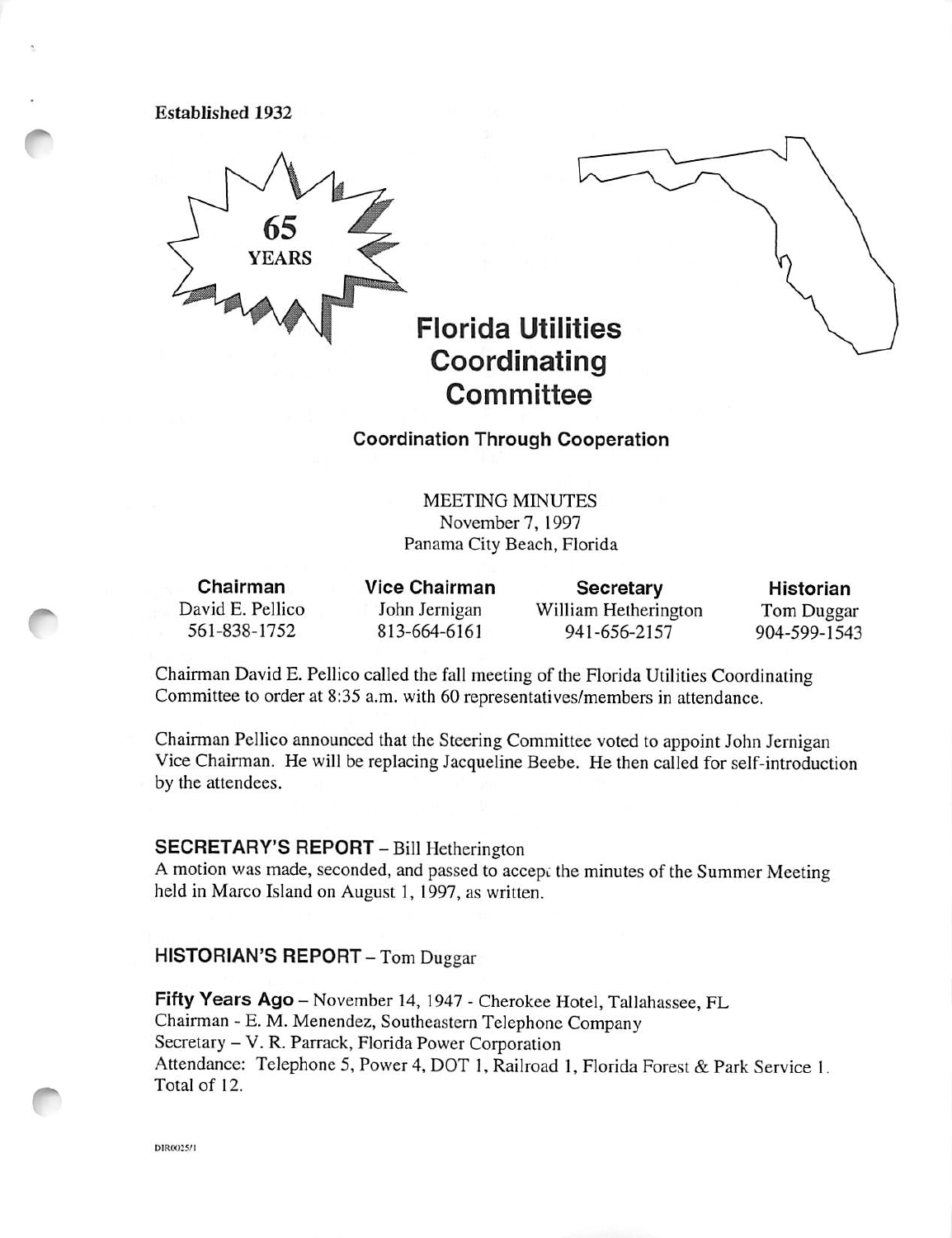The State Road Department discussed the subject of short notice sometime given by con tractors to the pole-using companies in the case of highway relocations or widening. There was discussion on the possibility of coordination between this committee and the State Road right-of-way group by which information notices of generalized projects could provide fairly long range notice at least by area.

Mr. Menendez referred to a sample joint-use agreement form recently issued by the REA. A copy of such agreements was exhibited; one for power line carrier facilities and one for joint use of wood poles.

A sample of the new cable being installed between Jacksonville and Miami was passed around. It contains eight coaxial cables and a number of program conductors and is installed in clay conduit through towns and plowed directly in the ground across country.

Twenty Five Years Ago - November 3, 1972, Cape Coloney Motor Inn, Cocoa Beach, FL Chairman - Larry Housel, I.E. Greiner Company Vice Chairman—W. J. Hopgood, Florida Power & Light Company Secretary - Andy Palmer, Southern Bell Attendance: Telephone 12, Power 12, Gas 1, DOT 6, Consultant 1, Cable TV 1, NASA 1, Counties 3, and Cities 2. Total of 39.

A motion was introduced and passed to approve the recommendations of the Utility Space Allocation Subcommittee. Implementation of the program was deferred pending a report on the matter by the American Public Works Association. Mr. Vem Brown plans to attend a meeting of the A.P.W.A., where the recommendation of the research foundation committee will be presented. Since the recommendation of the A.P.W.A. will be a major factor in determining what is adopted by the Federal Highway Administration.

The D.O.T. advised the committee on the status of the Utility Accommodation Guide re garding the revisions proposed by the committee. The subcommittee met with the D.O.T. The major items of concern involved the gas industry. A conference with the F.H.A. is ex pected in two weeks. A motion was passed that at least one member of our committee be allowed to be present in the upcoming meeting with the D.O.T. and F.H.A. in order that the special problems of the gas industry could be adequately presented.

The chairman read the minutes of a special meeting of our organization held in Tampa re garding implementation by the utility companies of the new Florida Manual on Traffic Con trols and Safety Practices. A subcommittee was formed to secure a delay in, the implementa tion of the new requirements. A letter was sent to Mr. Walter Revell, secretary of the D.O.T., requesting a delay in implementation. A letter back from Mr. Revell denied the committee's request for a delay. However, the D.O.T. did offer to hear the committee's comments and make revisions as soon as possible.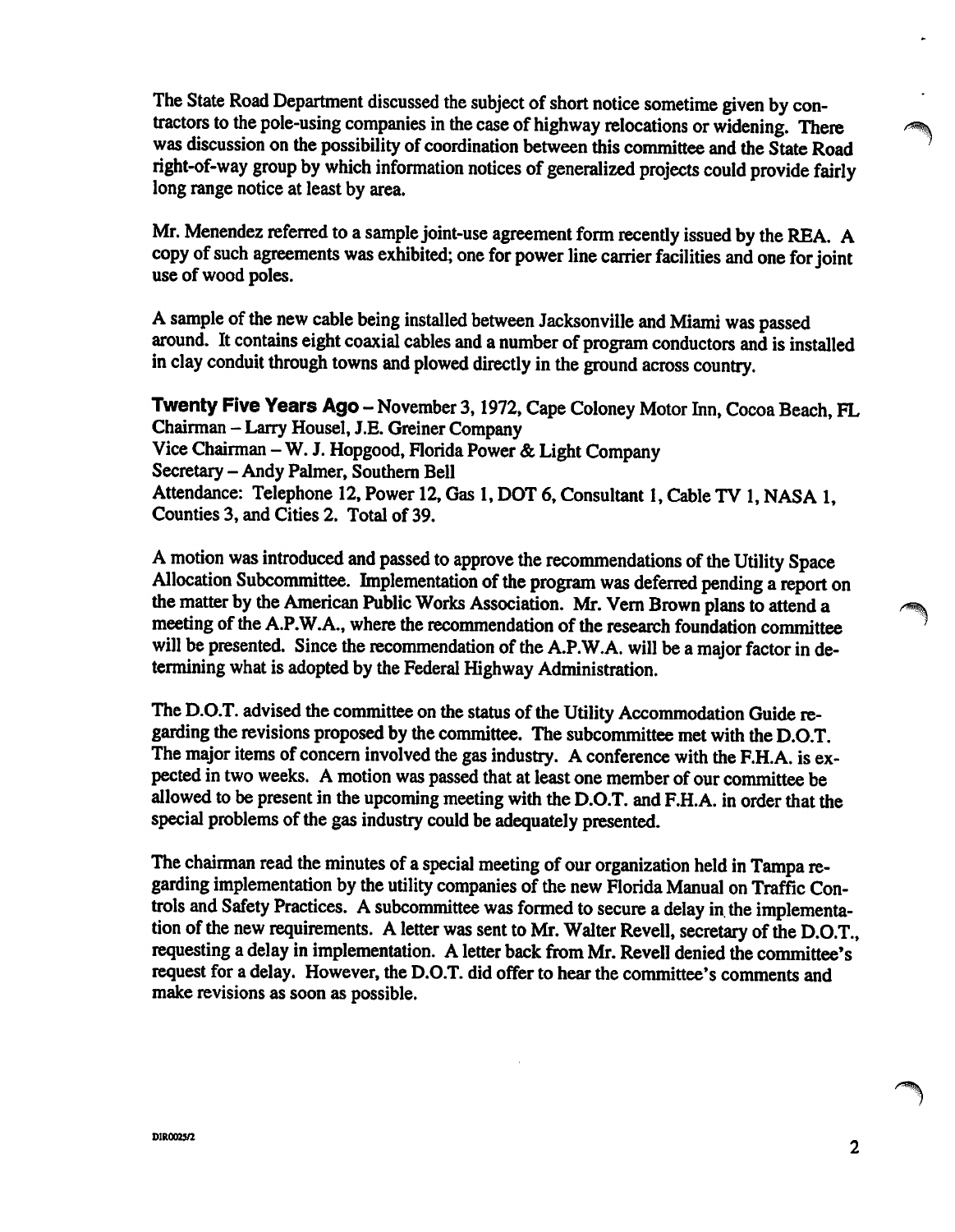Mr. Lee DuGoff, Assistant Technology Utilization Officer at the Kennedy Space Center, was the guest speaker. He gave an interesting and informative talk on technology and products which have been developed by the space program and are available for use by industry or private citizens.

## TREASURER'S REPORT - Hamid Zahir

The balance is \$2,031.97 before expenses.

## FLORIDA DEPARTMENT OF TRANSPORTATION UPDATE - Ken Weldon

Activity Priority Survey Report — Mr. Weldon presented a handout of survey results, noting that the priorities of the utility industry and the FDOT must sometimes differ in defer ence to workload and the effect of one project on another. He noted that "The FDOT Priority is an attempt to work on items in the order the Utility Industry prioritized them except when and where this office has no control." He urged those with further concerns to conununicate with him through e-mail. A partial list of priorities includes:

- 1. UAM Rewrite/Adoption 1. In-Forms
- 
- 2. Utility Permit Rewrite<br>
2. Utility Permit Rewrite<br>
3. Plans Preparation Manual Utility Rewrite<br>
2. Plans Preparation Manual Utility Rewrite<br>
3. Plans Preparation Manual
- 4. Clearing and Grubbing for Utilities 4. Clearing and Grubbing for Utilities
- 5. Landscaping Guidelines 5. Landscaping Guidelines

## Priority by the Utility Industry **Adopted Priority by the FDOT**

- UAM Rewrite/Adoption
- 
- 3. Plans Preparation Manual Utility Rewrite
- 
- 

Letter From FHWA - Mr. Weldon will keep the membership informed of the status of an October 31,1997, letter stating that the DOT did not have adequate information to address utilities on limited access right-of-way and provide the DOT with specific guidelines on what they wanted to look at.

## Project Status Report -

- Department of Environmental Protection (Florida DEP Greg Parker-Drinking Water Section) is challenging the FDOT on the use of conflict manholes. DEP has not responded in accord with their commitment to resolve the issue by September 1,1997; therefore, this remains a pending item. Mr. Weldon requests that members write the DEP through Greg Parker on this issue to inform them that others besides DOT are interested in this issue.
- In-Forms The Central Office Forms and Procedures Office has concerns that the State Utility Office is in violation of Policy and Procedure for not requiring the use of the In-Forms as opposed to WordPerfect-generated documents. There is a meeting scheduled for December 1, 1997, by Assistant Secretary Carlile which hopefully will resolve this issue.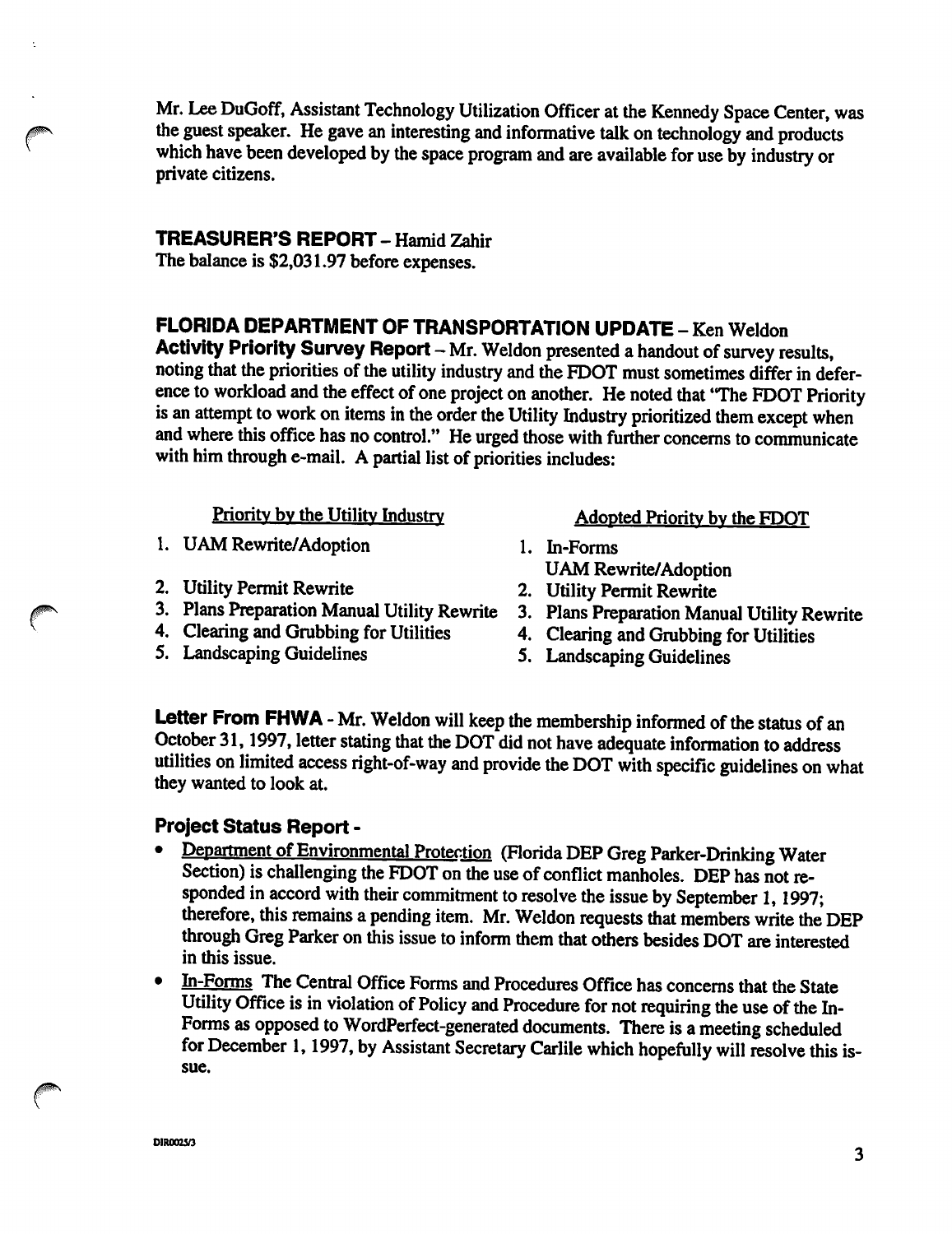- Educational Proposal by District V Utility Engineer, Richard Taylor Mr. Weldon has been asked to review and comment on a proposed standardized educational program for training/certification of utility engineers which could eventually be offered to the utility industry.
- Senate Transportation Committee This committee is reinvestigating the FDOT on time extensions and cost overruns, specifically as it relates to utilities. Mr. Weldon is re questing input from FUCC members on what good-faith efforts can be offered.
- RRR Programmatic Exception A meeting is scheduled with FHWA on November 17, 1997, at which time Mr. Weldon will try to establish a programmatic exception relating to RRR projects where existing facilities do not comply with current criteria for offset horizontal clearance. A document would state that if these conditions exist, no further documentation is necessary.
- Attendance at Additional Meetings Mr. Weldon is making an effort to attend various committee and task team meetings, specifically contractors' meetings, to bring up FUCC issues and may need member support to continue this effort.
- Utility Accommodation Manual and Permit This item is on hold until a response is received and evaluated on the proposed RRR Design Offset Criteria. The District Secre taries have a scheduled meeting on November 12,1997, which hopefully will resolve this issue. In response to a question, revisions are being submitted for various parts of the manual, and Mr. Weldon expects the manual workshop to take place in February.

Steve Tidwell - Mr. Tidwell will be leaving DOT as of November 12,1997, and was rec ognized for his valuable contributions of assistance and knowledge to the FUCC.

### GENERAL ANNOUNCEMENTS - Chairman Pellico

Chairman Pellico thanked M&T Consultants and FUCC members for putting together a good meeting. He also recognized three contributing sponsors: Gulf Power, Tampa Bay Engi neering, and M&T Consultants. Mr. Weldon announced that in the future, DOT personnel will be attending the FUCC meetings as participants in lieu of meeting separately prior to the FUCC meeting.

### FDOT DISTRICT REPORTS

District 1 - No written report was provided.

District II - No written report was provided.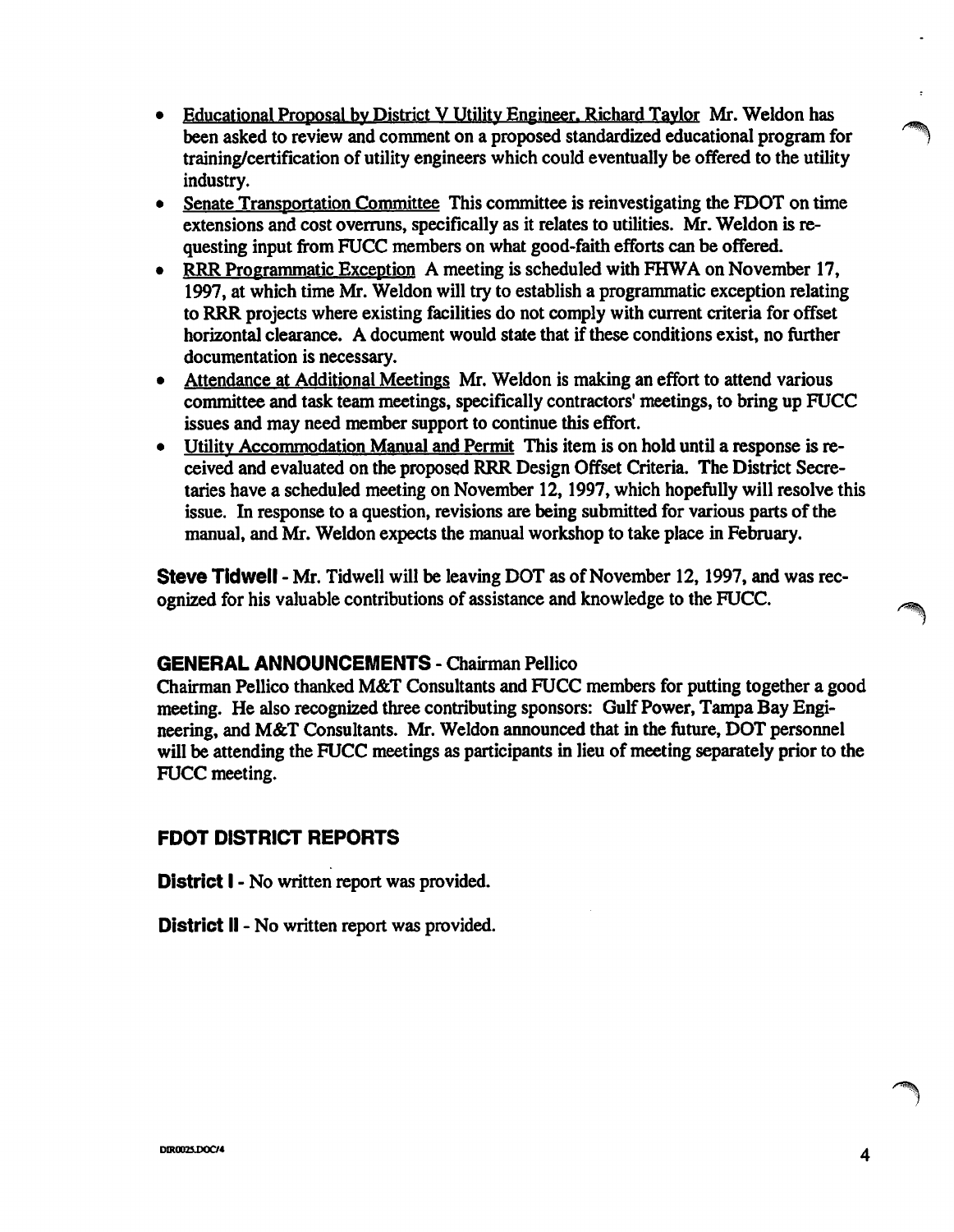#### District ill - Donna Nichols

The Third District Utility Liaison Committee Summer Meeting was held August 22,1997, in Panama City. There were 55 members in attendance.

Chris Black gave an update on the August FUCC meeting. Brian Blanchard gave an over view of innovative contracts and those projects in our area to be bid using these methods. Fred Simmons, Central Office, reported on the Task Team status. Bill Heath, Sunshine State One Call, gave an update on legislative items. Tommy Barfield presented the five-year work plan, emphasizing that there was \$138 million budgeted for 1998 for the Third District proj ects.

#### District IV - Rocky DePrimo

District IV continues to hold monthly utility meetings. Mailouts are done monthly with in formation and updates of active projects within an 18-month window. The district holds training classes for the industry.

District V - No report.

District VI - No report.

District VII - No report.

## UTILITY NOTIFICATION CENTER REPORT - Dan Buol

Year to date October 31,1997

| <b>Tickets</b>      | 744,611       |
|---------------------|---------------|
| <b>Transmission</b> | 4,807,877     |
| <b>Phone Calls</b>  | 401,406       |
| Speed of Answer     | 22.46 seconds |

The Call Center is in transition to an in-house operation. This will be completed January 1, 1999.

Dan Buol will be retiring January 1,1997. David Schluter will be taking his position. Mr. Buol asks the support and assistance of FUCC members to Mr. Schluter and thanks them for their support and assistance to him over the years.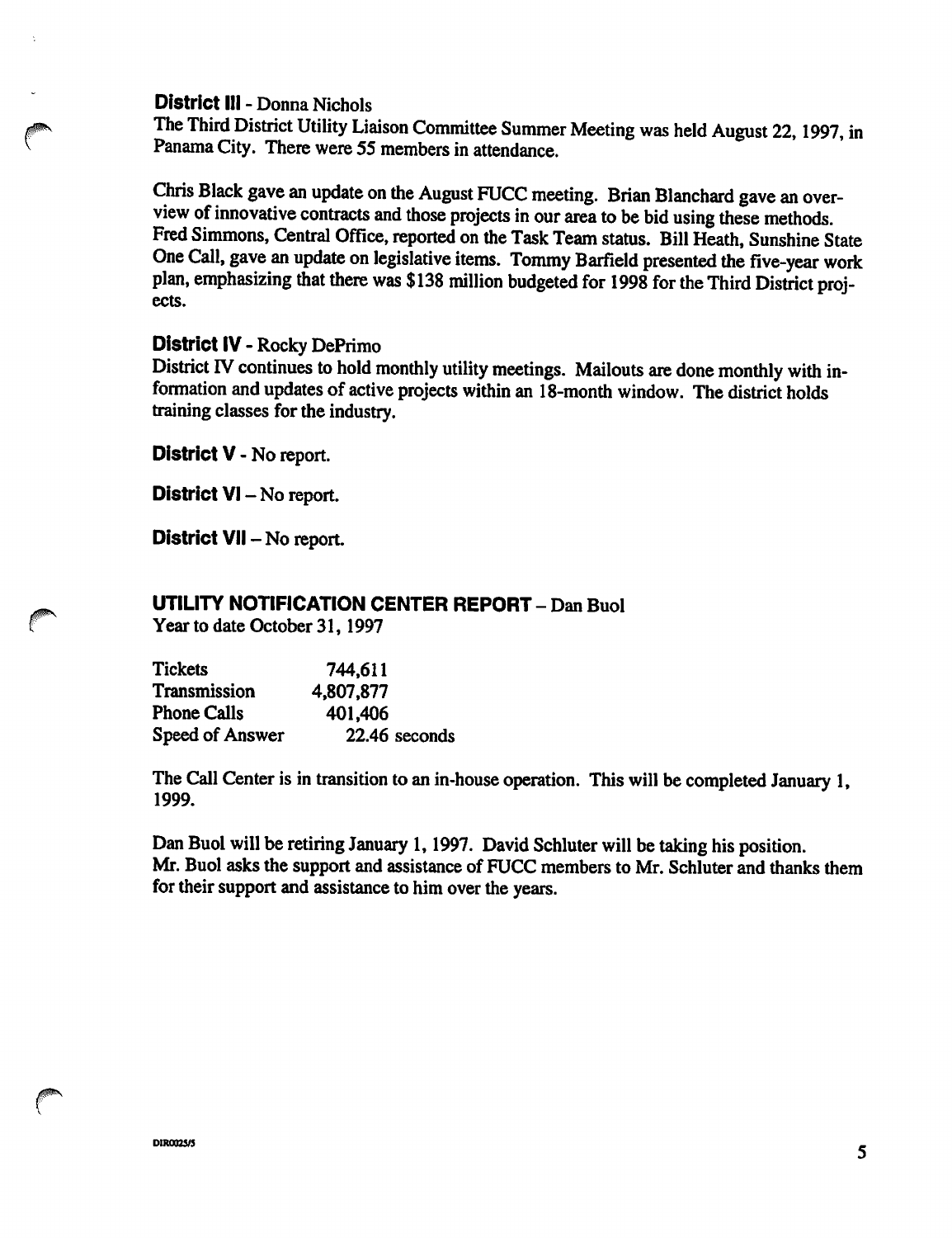#### GUEST SPEAKER - Jim Ely, Director of Florida's Turnpike System

Mr. Ely shared that the Rorida Turnpike System is the largest system of toll roads in Rorida. It opened on January 25,1957, from Miami to Fort Pierce as the Sunshine State Parkway. The next segment from Fort Pierce to Wildwood opened in the early '60s; and two more segments, the BeeLine West in Orlando and the Homestead Extension from Miramar to Florida City, were opened in the early '70s. It is now the largest system of toll roads in Florida, including the Sawgrass. Some of the projects opened since 1990 are the Seminole Ex pressway Project I around Orlando, Veteran's Expressway in Tampa, and the Southern Con nector Extension, connecting 1-4 with Celebration. The current system is 376 miles in length statewide. Current projects are Polk Parkway in Lakeland, Suncoast Parkway One connect ing Veterans' Expressway with US98, and Seminole Expressway Project II which will complete the Eastem Beltway around Orlando from 1-4 to 1-4. This will make the system 449 miles in length.

The Florida Turnpike System is also the Turnpike District of DOT, held to the same standards and regulations as any other DOT district. It differs, however, from other districts in that it encompasses the whole state of Rorida. This makes it more feasible to use the private sector for services such as design, construction oversight, maintenance, and toll collectors. The Tumpike System is self-financed by tolls, concessions, and revenue bonds. Bonding ca pacity has been increased to \$3 billion with \$1.3 billion currently outstanding. No taxes or federal funds are used at this time. They are currently looking at using federal funds in combination with other funds in order to build more projects. Tolls will be collected as long as bonds and the need for expansion exist.

An informative DOT video, "Florida's Turnpike - Building on the Past and Preparing for the Future," was shown. Mr. Ely displayed transponder shown in the video that will eventually allow patrons all over Florida to proceed through toll booths without stopping, and will debit a credit card or an established account for the toll. Current forms of payment and receipt processes will still be available.

The legislature recently passed Senate Bill 2060, which removed the requirement for inter changes to pass a test of feasibility. This will allow the building of more interchanges, par ticularly in south Rorida. Although funds are spent systemwide for the benefit of all users, the legislature has asked that funds collected in south Florida, about 48 percent of revenues, be reinvested in south Rorida. All funds collected must be reinvested in the System. The legislature does not allow tolls on the Federal Interstate System.

Other Items of Interest:

- A Patron Advisory Council of regular Tumpike patrons has been formed and meets quarterly to advise and inform administrators on views of the actual user.
- The Florida Fiber Network Program will allow the private sector to run fiberoptic cable on interstate and tumpike system right-of-ways at no cost to the State; however some fi bers could be used by the State.
- The High-Speed Rail is not expected to significantly affect Tumpike revenues.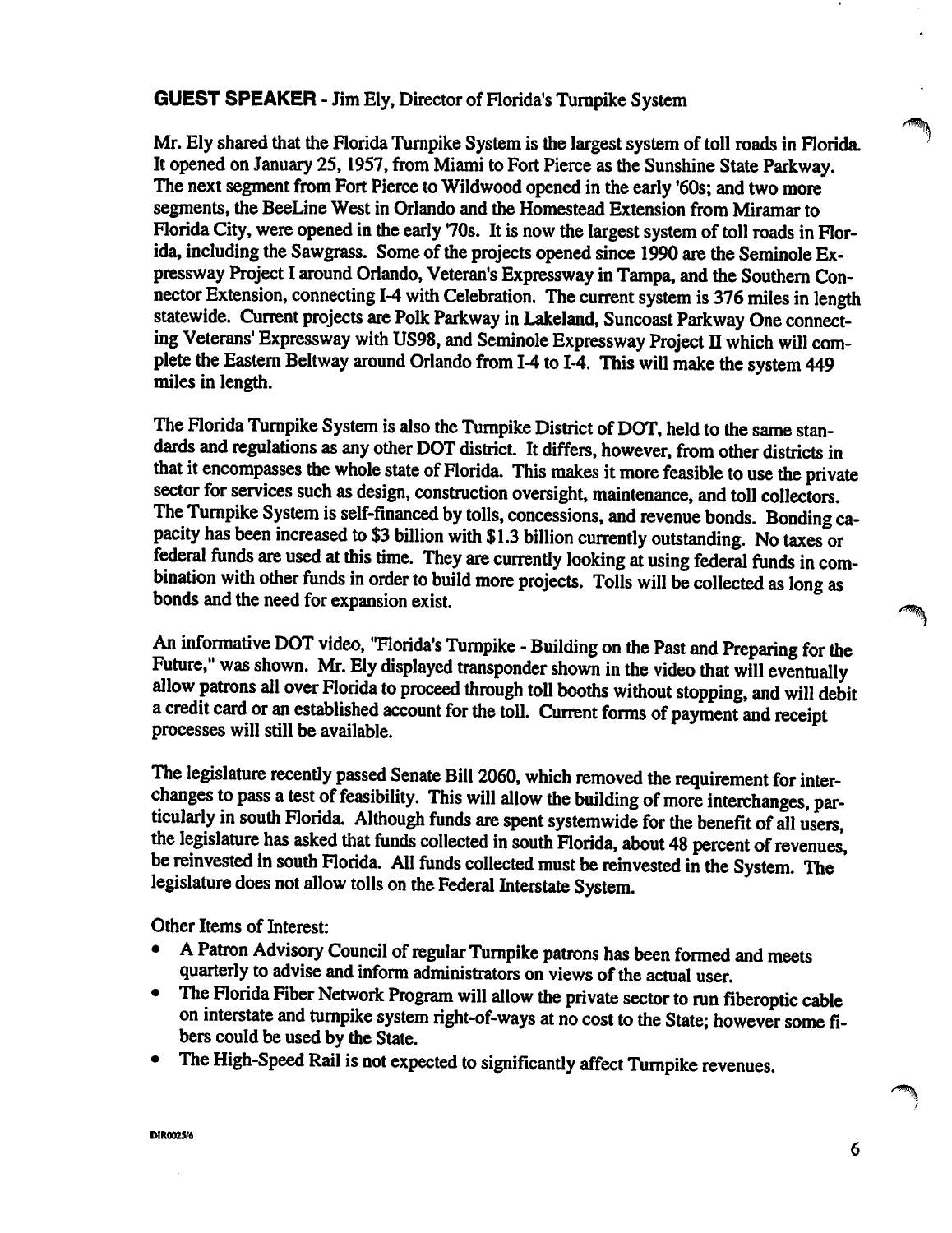- TEAM Florida (Transportation and Expressway Authority Managers of Florida) has been  $\bullet$ formed to promote partnership and discuss common problems and interests associated with toll roads.
- Florida's Turnpike System has the safest rating of any limited-access facility in the state.  $\bullet$ The installation in 1992 of inverted rumble strips reduced the number of accidents significantly.
- The System has 126 troopers, all funded by the Turnpike System,  $\bullet$
- AAA Nominated the Turnpike as one of the top ten roads in the United States.
- Although there was talk of the Turnpike System buying the Midbay Bridge, there is no  $\bullet$ plan to do so at this time.

## **TURNPIKE UPDATE - Jim Haynie**

He gave an update on turnpike projects.

## INTEREST GROUPS REPORT

Power - Chuck Easterling Twenty-two members were in attendance.

Topics of discussion:

- Department of Business and Professional Regulation
	- $\rightarrow \left\lceil \text{Rule GIG-6} \text{third-party contracts} \right\rceil$  for utilities to be licensed for construction
	- NEC knowledge rather than utility knowledge
	- »• Utility forces exempt on own facilities, but problems may occur during emer gency restoration.
	- »• "Forces" interpretation
- Highway Beautification/Landscape clarification
	- Landscape plans to restore vegetation
	- New amendment to allow utilities to be governed under UAM
- Permitting discrepancies between districts
- Alternatives to guardrails?
- UAM

## Telecommunications - Armando Hernandez

Fourteen members were in attendance. The meeting opened with self-introductions.

The first item was a discussion and update on the status of the moratorium that Broward County and other municipalities placed on the communications industry, specifically re garding right-of-ways.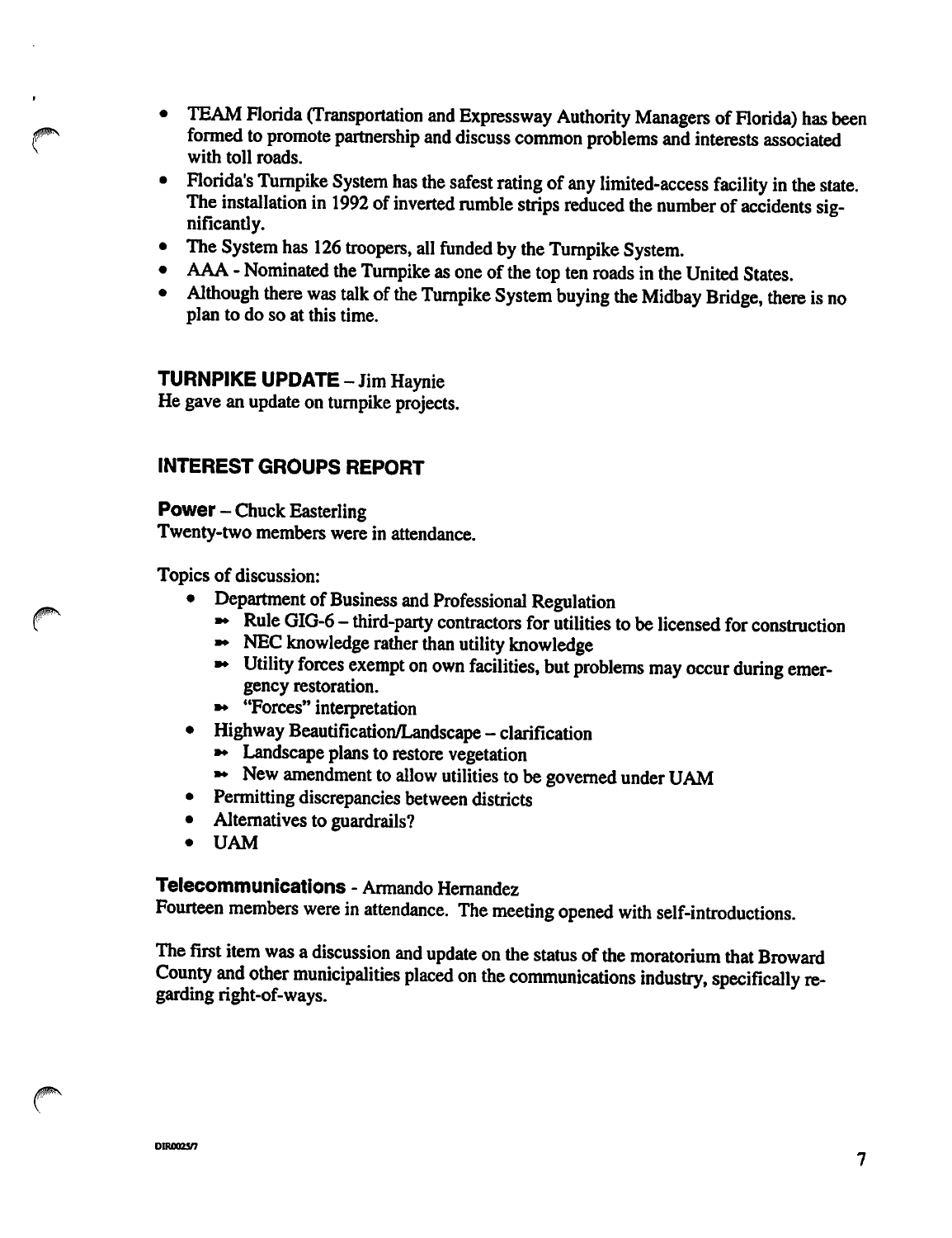The second item for discussion concerned the railroads. Earl Christian (Bell South) talked about his experiences with the Florida East Coast Railroad and the fact that the railroad is increasing their annual fees for crossings. Bell South prepared a countywide agreement for the existing and future requirements and met with EEC. EEC listened to their proposed agreement but no decision was made. Money seems to be an issue. Bell South prepared new proposals since that time and is ready to present them. Florida Power & Light company is currently talking to EEC, but no information is available at this time.

The third item involved ILECs (Incumbent Local Change Carrier) and CLECs (future tele phone providers). A lively discussion ensued.

Underground - Mike Farmer

No report.

## SUBCOMMITTEE REPORTS

#### UAM/Standards Review - Arlene McGee for Tom Kennedy

Following the July 31,1997 subcommittee meeting, the response to FDOT was developed and sent to subcommittee members for review and submitted to FDOT on August 25,1997. The subcommittee met on November 6, 1997, to look at drawings that identify the RRR target areas and discuss the overall proposal further. The RRR proposal is still being reviewed by FDOT, and we anticipate further discussions. Results on the RRR proposal and revisions to the UAM may be ready by January or February 1998.

#### Joint Use - Mark Sweet

No meeting to report. Those interested in participating on the Joint Use Subcommittee are requested to contact Mark Sweet with a list of topics/issues to be addressed A signup sheet has been placed on the registration table for this purpose. Proposed topics include joint use attachment identification tagging and participation in the National Joint Use Notification System (NJUNS).

#### Electronic Permitting - Bill Hetherington

Final presentation of Electronic Permitting will be held in the Bartow office of District I on December 9, 1997, at 10 a.m. and plan to have the CD ready at that time. The FUCC web site is www.fucc.org. The IP address is 207.30.96.30.

**FDOT Pay Items - Carlos Solis** No report.

By-Laws Review - Jan Sands Ash No report.

CADD Transfer - Jan Sands Ash No report.

DIROO25/8